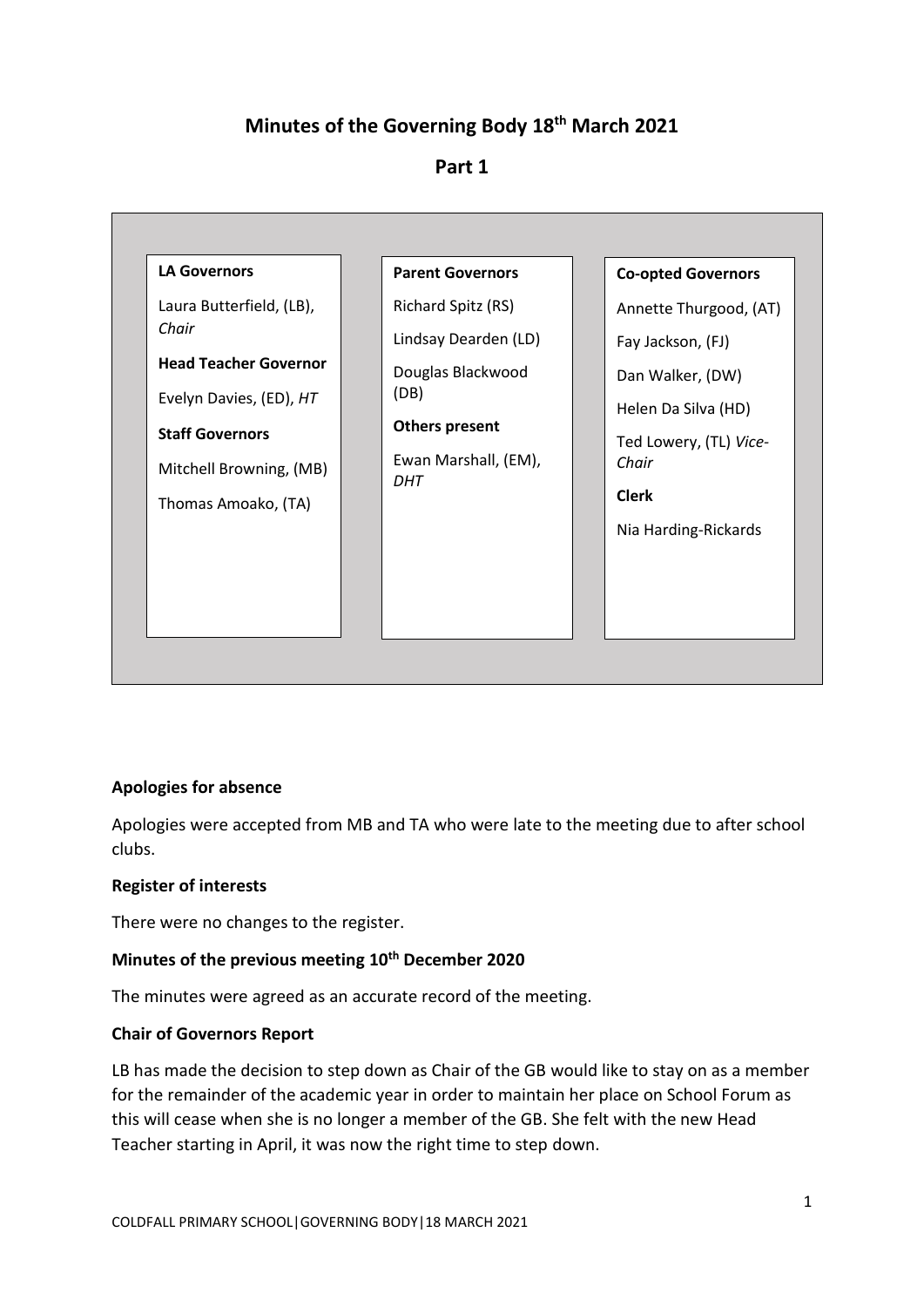LB then nominated Ted Lowery as Chair. FJ seconded and TL agreed to Chair the GB starting from next term.

LB was then thanked profusely for her long tenure as Chair of Governors.

### **Head Teacher's Written Report**

ED had written a different style of report to the Governors covering some of the highlights and challenges of her 25 years as Head Teacher of Coldfall from 1996-2021.

ED – I am very sad to leave but want to leave on my own terms and feel it is the right time. Headship at Coldfall has been an amazing journey and I have had wonderful people to support me along the way. I have felt especially supported by my husband Jeremy and Laura Butterfield throughout the whole 25 years.

The children are so pleased to be back in school despite the constraints as a result of the pandemic. We are planning lovely events within bubbles for children for the next 3 ½ weeks they are back. All staff are also delighted to have children back. This includes Art and DT projects and a film version of Coldfall's Got Talent.

One family has decided to home educate. Other than that attendance is very good, with very few absences. We have not had a single case of Covid-19 yet.

Each member of the GB then shared a few words about ED.

LB told the story of ED's interview for the role of HT at Coldfall. The panel were worried they might have to re-advertise after the three previous candidates has been interviewed. However, when it was ED's turn to interview the panel were so pleased and relieved as they had found just what they were looking for in a new HT.

DW – ED is very loyal to her staff at Coldfall. He had planned to be deputy for 4 years then apply for headship but found he did not want to leave Coldfall.

ED had 4 deputies DW was with her for longest.

FJ – when she came to work for Haringey she visited all schools in her first year apart from 3 schools that she wasn't able to enter. One of these schools was Coldfall. Told story of a panel she attended before ED was HT. FJ's children attended Coldfall and she has seen how much the school has progressed over the years. It has just got better and better.

LB – I remember the first time there was an admissions appeal at Coldfall. I was so pleased as it was a sign of the school improving and becoming desirable to parents.

TL – my happiest days of last 8 years have been when I've visited Coldfall. TL's son said he would love to come back despite enjoying his new school.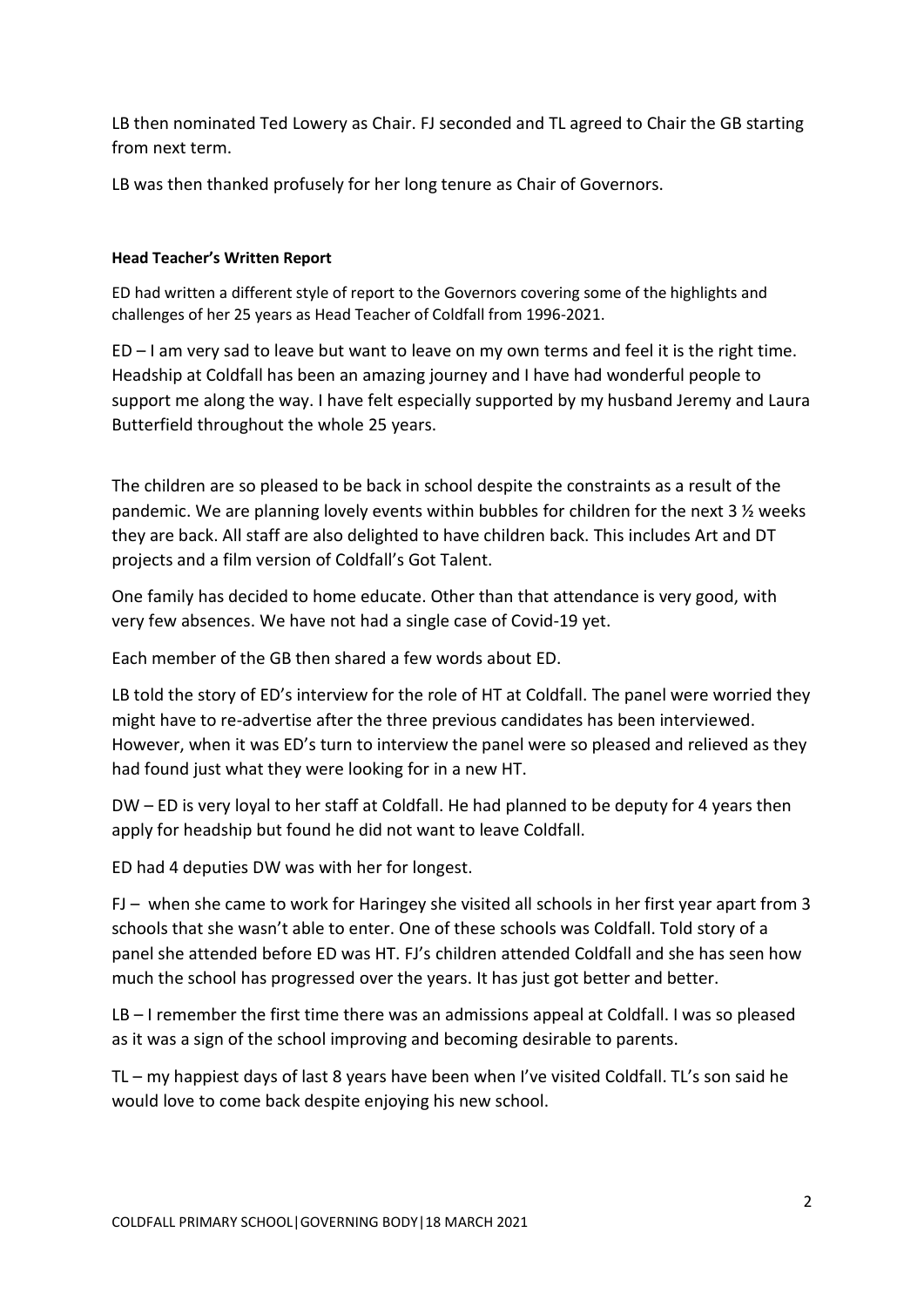DB – before he and his family moved to the area they visited Coldfall and was shown around by EM. They knew they wanted their children to come to Coldfall because of the warmth, artistic displays and the nice ethos of the school. The children all seem to be happy.

HD – has had an extremely positive experience as a parent. Interactions with teachers have been excellent and she feels heard as a parent. No matter how brief interactions are she has been impressed with the responses she has had from the SLT. The gives hope to a parent and she knows if she brought an issue to school it would be effectively dealt with. Very pleased about EM's appointment, but he has very big shoes to fill!

LD – was impressed with children's respect for ED on the school tour which is one of the reasons she chose the school. Children are obviously happy here. She thanked ED for creating a supportive environment.

RS – his children so happy at Coldfall. In GB meetings he has been in awe of what has to be done as a Head.

EM – There is too much to say here but thanked ED. He is in no doubt he wouldn't be in position to become HT without Coldfall, Evelyn and what she has created here. Schools are not like this one and the best way to repay ED is taking it forward in the spirit and culture she has created.

### Admissions

Numbers in Haringey are declining due to migration out of London. Our numbers for Nursery and Reception for the next academic year look good, but are lower than in previous years. This is an issue to school will need to keep an eye on.

# Remote Learning

The remote learning provision is much improved in the second lockdown. ED is Proud of her teaching staff who have had to change their practice more than any other profession during the pandemic.

### **Committee reports**

# Finance and Site

TL – there is a fairly detailed note of the meeting in the GB pack. Main point is the budget news not overwhelmingly positive but it is not as concerning as it might have been. Going forward we will not have the usual carry forward and will need to bear that in mind.

ED – we are starting to let the halls/grounds again which brings some income. Clubs are running until 5 and are bringing some money in.

TL – Site Manager's house – the GB wrote to LA asking for money to be refunded that school invested in the property over the years.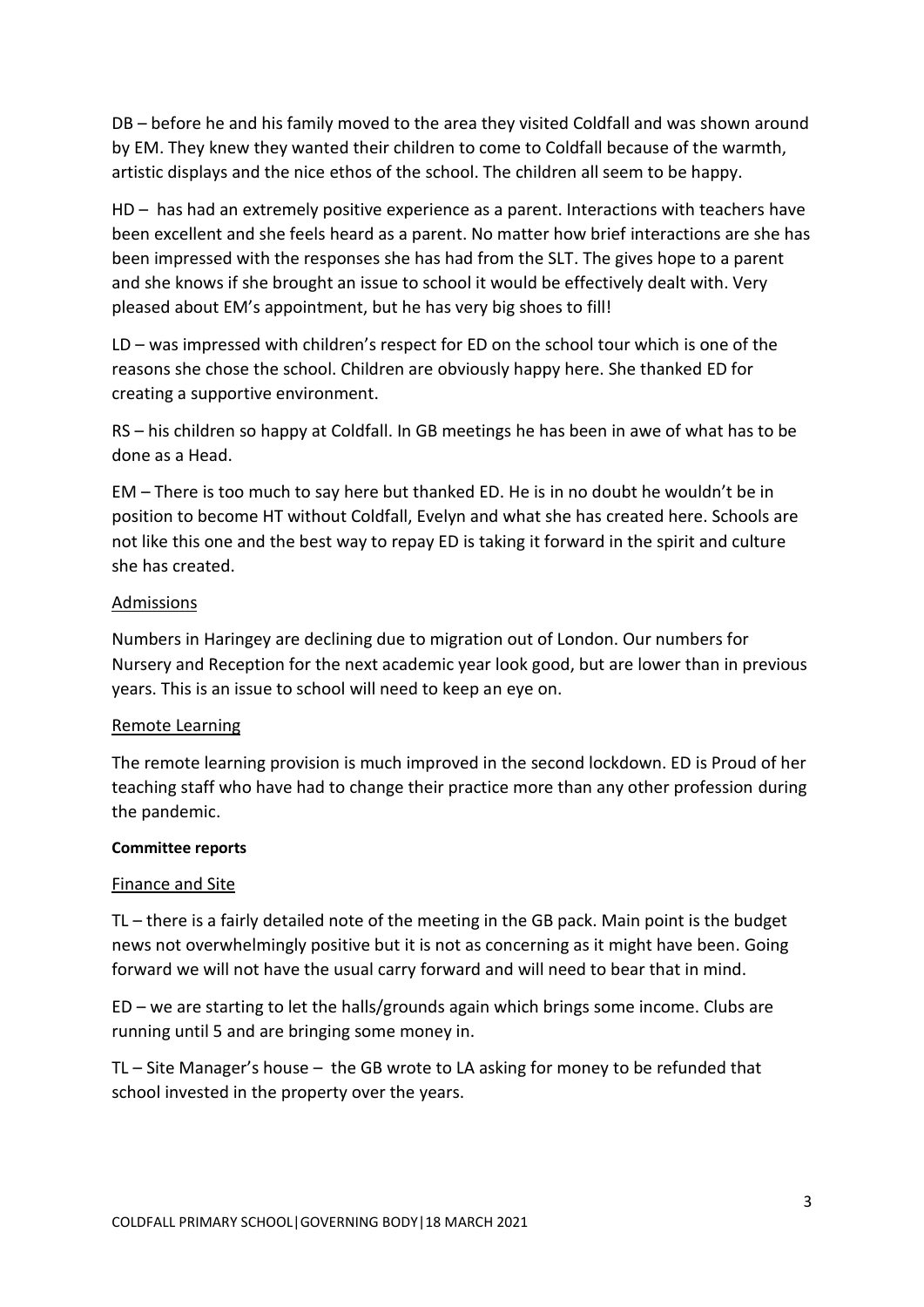Works to roof of Reception & Year 3 – this will be a major piece of work. The school is worried about works running over and disrupting school for children. The school has requested to be involved in planning the works but has had no response.

Mice – we have an ongoing contract with pest control who came into to do a more thorough check. At the moment we have far fewer mice.

ED – mice are ongoing issue.

New Site manager – Alex O'Mahoney is excellent. Very motivated and great with parents.

FoC are planning activities for next term. Easter trail etc.

ED – the FoC have fantastic ideas. We must support them.

School Streets – The Local Authority are planning to make Coldfall Avenue a "School Street". This means that parents will not be able to drive or park there during drop off and pick up times without being fined. Cameras are going to be installed on Coldfall Avenue to enforce this.

This is temporarily in place from 19<sup>th</sup> April for 6 months to see how it goes. In theory it will make it much safer for children on Coldfall Avenue at pick up and drop off times. Coldfall is 1 of 20 schools selected for this.

As a result of these plans it was discovered that the garden of 39 Coldfall avenue was indeed encroaching onto the school grounds. The GB decided it was worth raising this with the GB.

#### Teaching and Learning

RSHE has become statutory part of curriculum which OFSTED will be looking for. There is an increased emphasis on reading as well but the school is in a good position there.

There has been a lot of success in PE despite COVID restrictions.

The T & L committee believe it would be useful to have an external audit of our SEN provision, especially as there seems to be an increase in SEN needs. The GB approved this with a view to it being undertaken in the summer term if possible. EM to organise.

DB and RS to co-chair this committee until RS leaves the GB.

#### **Governor Training**

LB urged GB to attend training. LB and FJ attended the BAME conference that morning which was very informative. FJ will send the link to GB.

Training will continue to be on zoom as more people are able to attend.

#### **Equalities**

The school has its Equalities targets on the school website; the BAME agenda is part of these. These targets will be reviewed in the next academic year.